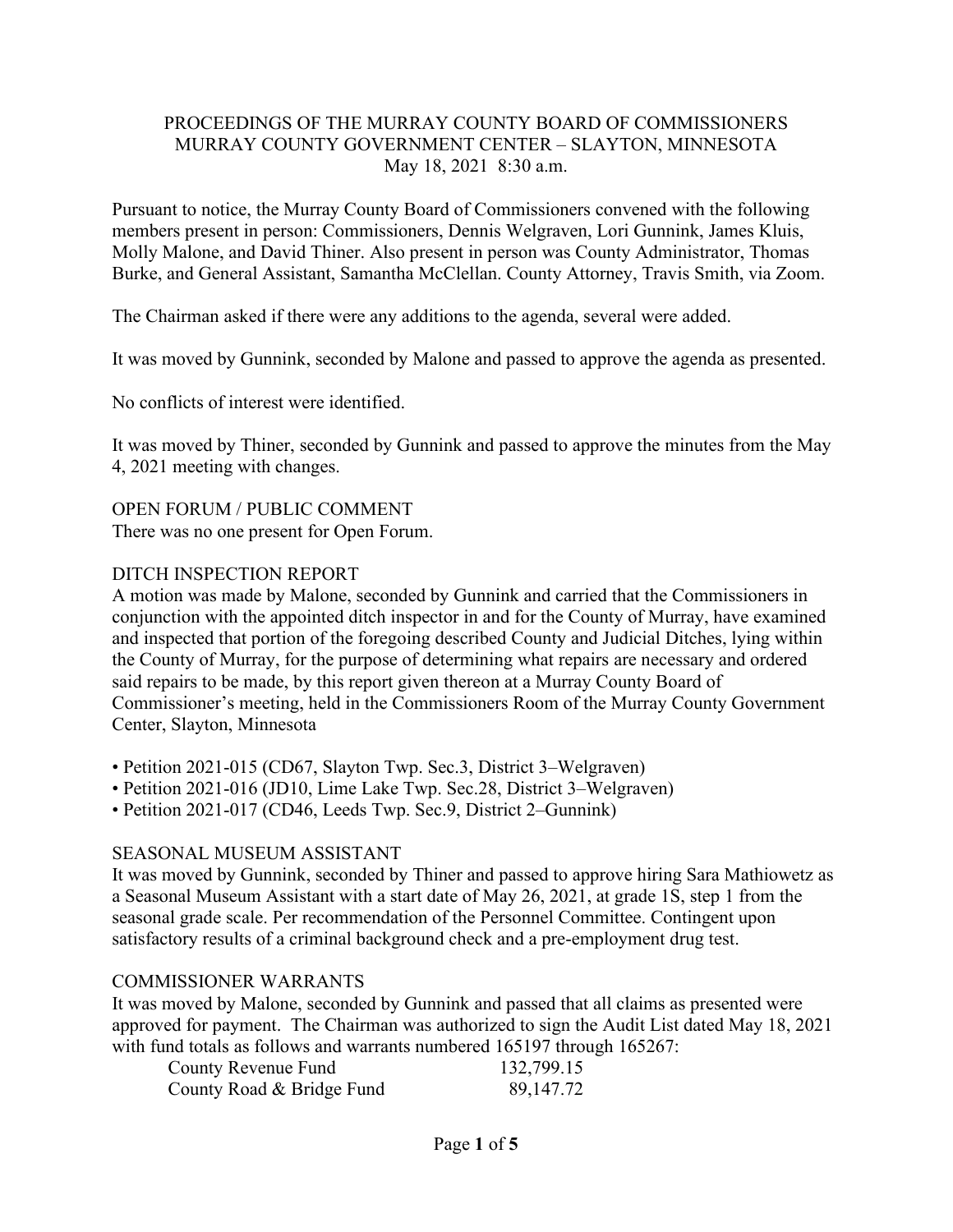| <b>EDA</b>             | 339.00       |
|------------------------|--------------|
| Ditch                  | 88.09        |
| <b>Sunrise Terrace</b> | 832.78       |
| <b>SAWS</b>            | 159.00       |
| Total                  | 223, 365. 74 |

#### DITCH BILLS

It was moved by Gunnink, seconded by Kluis and passed to approve accepting the report of the petitions for payment, having been inspected for determining what repairs, if any, are necessary, the extent and nature of such repairs and a list of bills presented for payment that will enable said ditches to answer their purposes and to pay all bills contained within the report.

#### **Johnson Ditching, Inc**

JD 14 600.90 2021-010 Approved by T.Radke 5-11-2021 2-Gunnink #2019-108 & **Subtotal 600.90**

#### **Kuehl/Andrew (Beaver Trapping)**

CD 7 150.00 #2021-011 Approved by T.Radke 5-10-2021 2-Gunnink **Subtotal 150.00**

**Loo Con, Inc.** (Ditch and Petition Number will be available at the meeting) 1,318.46 Section 2 - Bondin Township 2,879.05 Bondin Township

**Subtotal 4,197.51**

#### **Prairie View Farms**

JD 17 5,995.00 #2018-089 Approved by T. Radke 4-1-2021 4-Kluis JD 20 4,050.85 #2018-044 Approved by T. Radke 5-3-2021 5-Thiner **Subtotal 10,045.85**

#### **Total Ditch Bills 14,994.26**

## SUBORDINATION REQUEST

It was moved by Thiner, seconded by Kluis and passed to approve a subordination agreement for Murray County Tax Parcel ID# 07-025-0042 for a Murray County Septic Lien (Document #245019), further moving to authorize the Auditor-Treasurer to sign the agreement on behalf of the County.

## SET 2022 DEPARTMENTAL BUDGET MEETING DATES

It was moved by Gunnink, seconded by Kluis and passed to set Special Meetings on June  $29<sup>th</sup>$  & 30th, 2021 from 8:30 a.m. to 4:30 p.m. for the purpose of reviewing 2022 budget requests with department heads.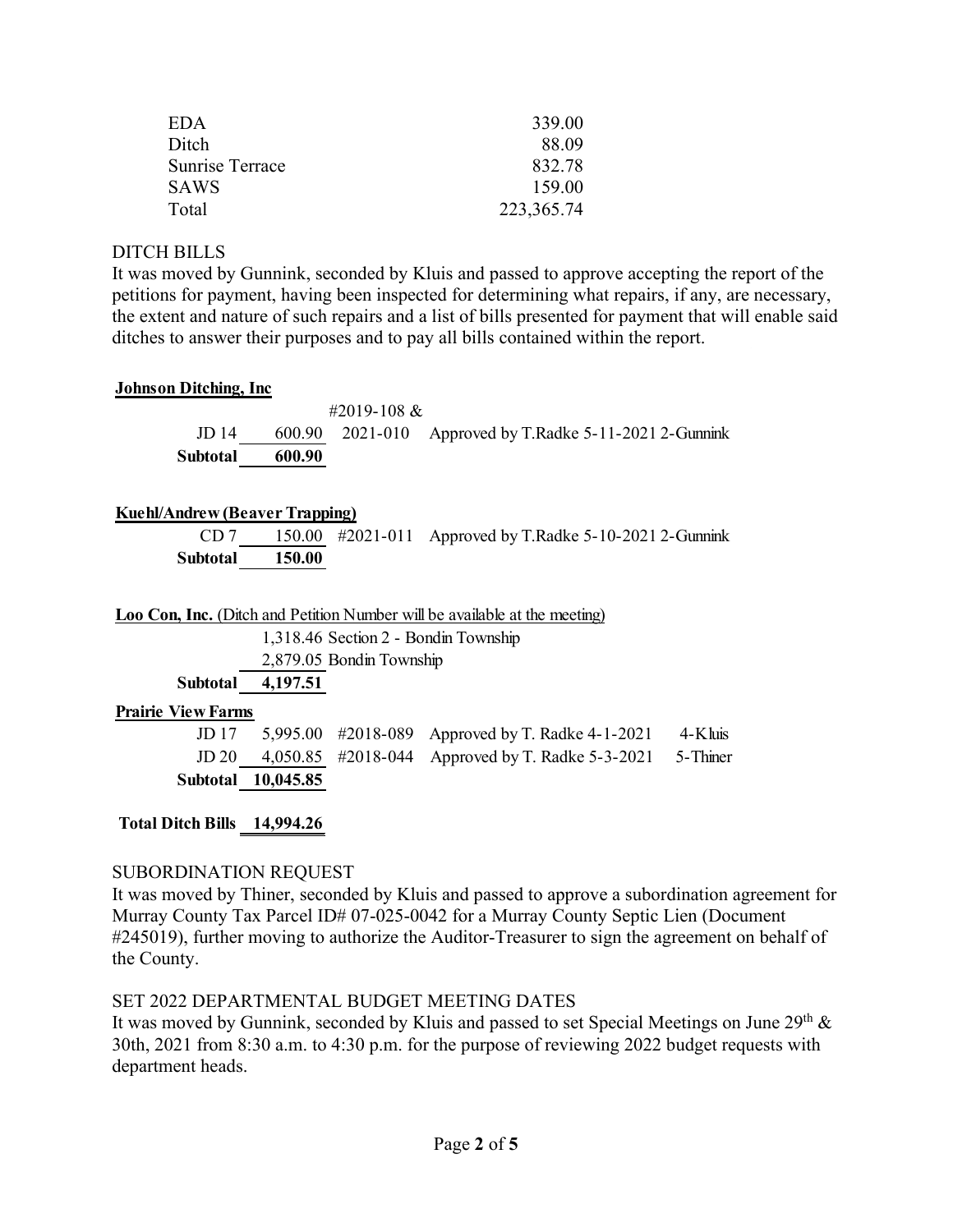#### BID OPENING FOR PROJECTS

At 9 a.m., the Board Chair called for the bid opening for Box Culvert Project SAP 051-599-109, SAP 051-599-110, and SAP 051-601-016

| Company                   | Address                                                                 | <b>Bid Amount</b> |
|---------------------------|-------------------------------------------------------------------------|-------------------|
| A&C Excavating LLC        | PO Box 408, Marshall, MN 56258                                          | \$507,649.90      |
| Central Specialties, Inc. | 6325 Cty RD 87 SW, Alexandria, MN 56308                                 | \$588,121.90      |
|                           | Landwehr Construction, Inc PO Box 1086, St. Cloud, Minnesota 56302      | \$540,782.80      |
|                           | Midwest Contracting, LLC 2948 271 <sup>st</sup> Ave, Marshall, MN 56258 | \$478,894.50      |
| R & G Construction CO     | 2694 County Rd 6, Marshall, MN 56258                                    | \$438.098.40      |

County Engineer Randy Groves returned to his office to tabulate the bids for accuracy.

SIGN DETOUR AGREEMENT AND RESOLUTION Commissioner Thiner presented the following resolution and moved for its adoption:

## RESOLUTION 2021-05-18-01 DETOUR RESOLUTION

IT IS RESOLVED that Murray County enter into MnDOT Agreement No. 1045777 with the State of Minnesota, Department of Transportation for the following purposes:

To provide for payment by the State to the County for the use and maintenance of County State Aid Highways No. 12, No. 29, and No. 48, as a detour route during the construction to be performed upon, along, and adjacent to Trunk Highway No. 59 from 0.34 miles north of T.H. 30 to T.H. 14 under State Project No. 4208-60 (T.H. 59=017).

IT IS FURTHER RESOLVED that County Administrator, Thomas Burke and County Engineer, Randy Groves are authorized to execute the Agreement and any amendments to the Agreement.

The foregoing resolution was duly seconded by Commissioner Gunnink and thereupon being put to a vote, all members of the Board voted for its adoption.

#### APPROVAL FOR TRUCK BOX TARP

It was moved by Malone, seconded by Gunnink and passed to approve the purchase of a TDM AXLE PulltarpTM model S-9, for the amount of \$1,310.00.

#### GRAVEL BID OPENING DATE

It was moved by Gunnink, seconded by Thiner and passed to approve setting the Gravel Crushing Bid opening for July 6, 2021 at 9:00 a.m., in the Commissioner Room of the Murray County Government Center.

## APPRAISAL FOR HIGHWAY DEPARTMENT PROPERTY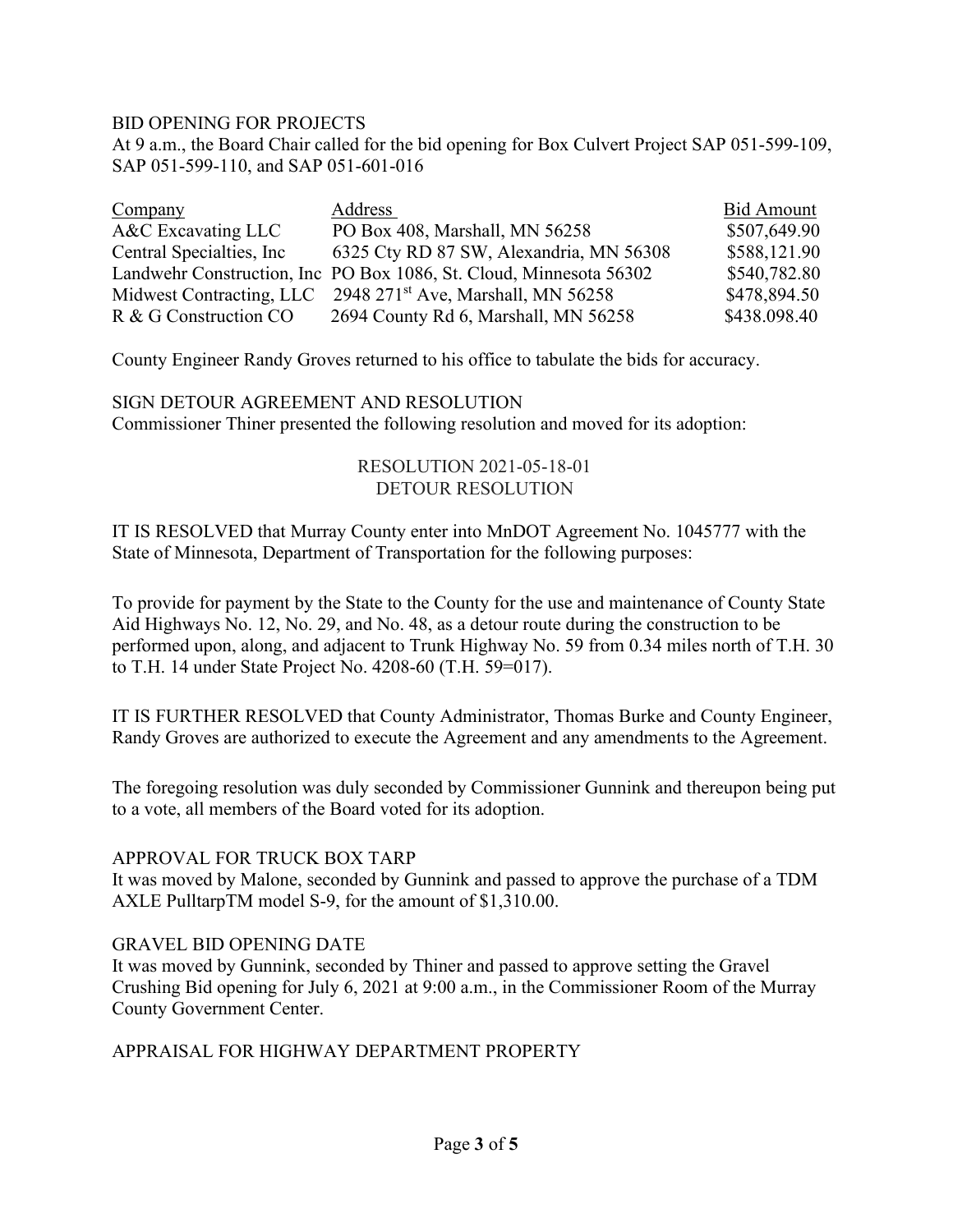County Engineer, Randy Groves led a discussion regarding having the current Highway Department Property appraised. The board asked that he acquire quotes of appraisal costs and bring back to the board at a later date.

## 2021 AMBULANCE AGREEMENTS

Jennifer Kirchner led a discussion on the 2021 Cities and Townships Ambulance Agreements. The board asked that Jennifer come back for further discussion in the next few weeks.

## .GOV DOMAIN REGISTRATION

It was moved by Gunnink, seconded by Malone and passed to authorize the registration of MurrayCountyMN.gov.

7 MILE PARKS FIREWORKS DISPLAY APPROVAL FOR WOOD DUCK FESTIVAL It was moved by Gunnink, seconded by Thiner and passed to allow Pyrotechnic Display Inc. to display fireworks from 7 Mile Park for the Fulda Wood Duck Festival on June 25, 2021. If weather postpones the fireworks, authorization was given to reschedule.

## 7 MILE PARK BATHROOM REPAIRS

It was moved by Gunnink, seconded by Thiner and passed to accept the low quote from Slayton Building Materials for doors and bathroom partitions for \$5,573.77 (Account code: 01-521-525- 6304).

ACCEPT LOW BID & AGREE TO PAY OVERAGE AMOUNT FOR THE PROJECT It was moved by Malone, seconded by Gunnink and passed to approve accepting the low bid for the Dinehart House project, and agree to pay the overage costs beyond the grant's funds up to \$31,000.

## 2021 FEDERAL BOAT AND WATER GRANT

It was moved by Malone, seconded by Thiner and passed to approve the 2021 Federal boat and water grant and authorized the Board Chair to sign the agreement on behalf of the County.

# FAIRVIEW PRE-ARRIVAL CPR INSTRUCTION AGREEMENT

It was moved by Gunnink, seconded by Malone and passed to approve the agreement with Health East to provide pre-EMS arrival instructions. Authorizing Heath Landsman to sign the agreement.

## CITY LAW ENFORCEMENT CONTRACTS

It was moved by Thiner, seconded by Kluis and passed to approve and authorize the Board Chair to sign the annual law enforcement contracts with the cities of Avoca, Chandler, Currie, Dovray, Hadley, Iona, and Lake Wilson.

## BROADBAND GRANT

It was moved by Kluis, seconded by Malone and passed to set a Joint Public Hearing with the City of Slayton regarding the Broadband Grant Application on June 1, 2021 at 9:00 a.m. in the Commissioner Room of the Murray County Government Center.